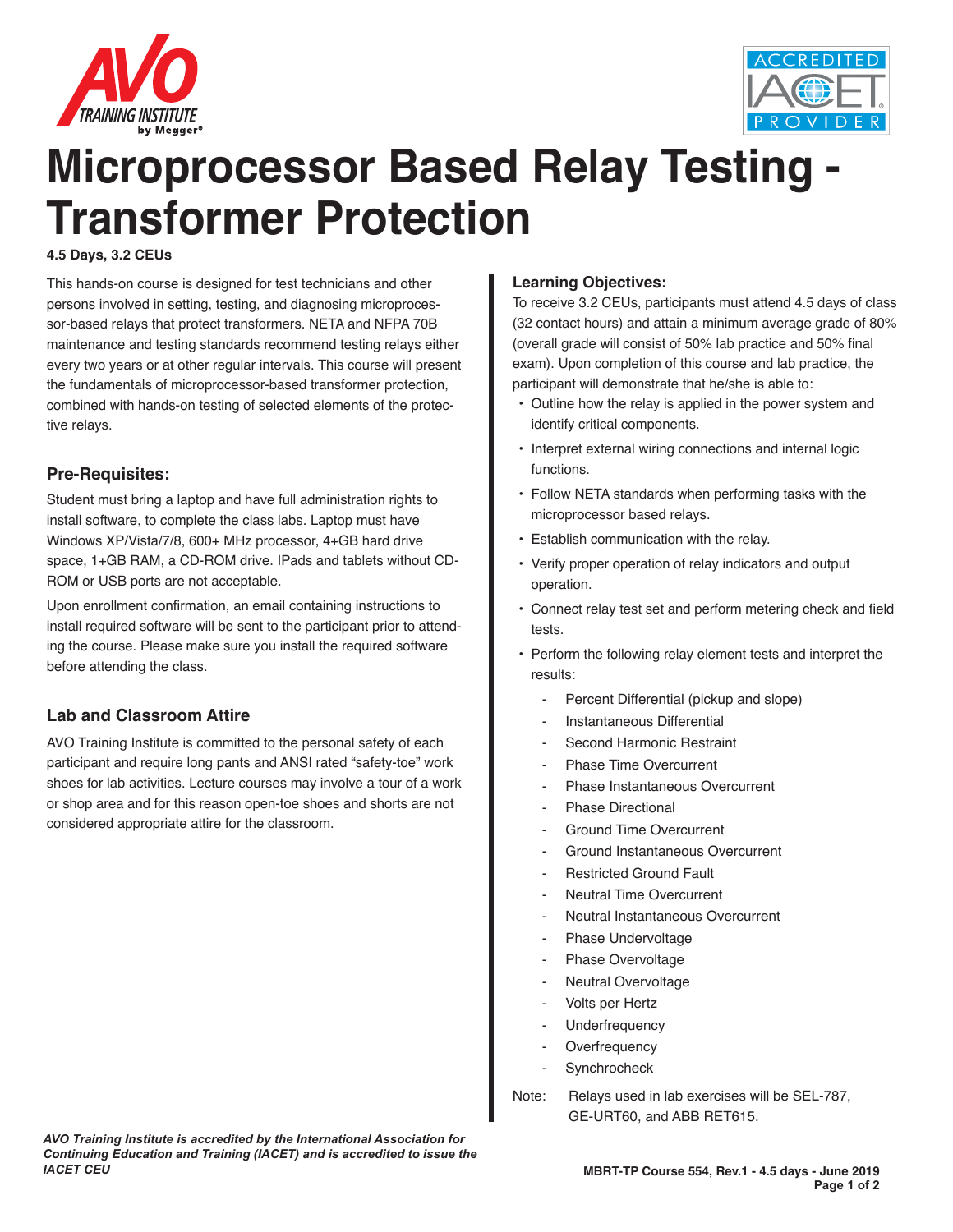# **Microprocessor Based Relay Testing - Transformer Protection**

**4.5 Days, 3.2 CEUs**

# **SCOPE**

# **Day 1\*** *(7 contact hours)*

- **I. Introduction (0.5 hour)** A. Schedule
	- B. Course Outline
- **II.** Introduction to Transformer **Protection Fundamentals ........ (3.5 hours)**
	- A. Causes of Faults
	- B. Protection Requirements
	- C. Transformer Protection Application
	- D. Transformer Protection **Components**

**AM Break** (15 min)

- E. Instrument Transformers
- F. Protective Relay Elements
- G. Protective Relay Testing

**Lunch** (60 min)

#### **III. SEL-787 (3.5 hours)**

- A. Relay Connections
- B. Establish Communications
- C. Event Record Data Management

**PM Break** (15 min)

- D. Verify Operation of Front Panel LED's
- E. Verify Date and Time
- F. Conduct Meter Check
- **Day 2** *(7 contact hours)* **III. SEL 787 (cont'd) (7 hours)**
	- G. Protective Element Testing
- **AM Break** (15 min) H. Clear Event Record
- **Lunch** (60 min) I. Restore Relay Settings
- **PM Break** (15 min) I. Restore Relay Settings

## **Day 3** *(7 contact hours)*

#### **IV. GE-URT60 (7 hours)**

- A. Relay Connections
- B. Establish Communications

#### **AM Break** (15 min)

- C. Event Record Data Management
- D. Verify Operation of Front Panel LED's
- **Lunch** (60 min)
	- E. Verify Date and Time
	- F. Conduct Meter Check
	- G. Protective Element Testing
- **PM Break** (15 min)
	- H. Clear Event Record
	- I. Restore Relay Settings

# **Day 4** *(7 contact hours)*

- **V. ABB RET615 (7 hours)**
	- A. Relay Connections
	- B. Establish Communications
	- C. Event Record Data Management
- **AM Break** (15 min)
	- D. Verify Operation of Front Panel LED's
	- E. Verify Date and Time
- **Lunch** (60 min)
	- F. Conduct Meter Check
	- G. Protective Element Testing
- **PM Break** (15 min)
	- H. Clear Event Record
	- I. Restore Relay Settings

#### **Day 5 - 1/2 Day** *(4 contact hours)*

- **VI. Conclusion (4 hours)** A. Review
- **AM Break** (15 min) B. Final Exam

 <sup>\*</sup>Class scheduling times may vary based on discussions and size of class